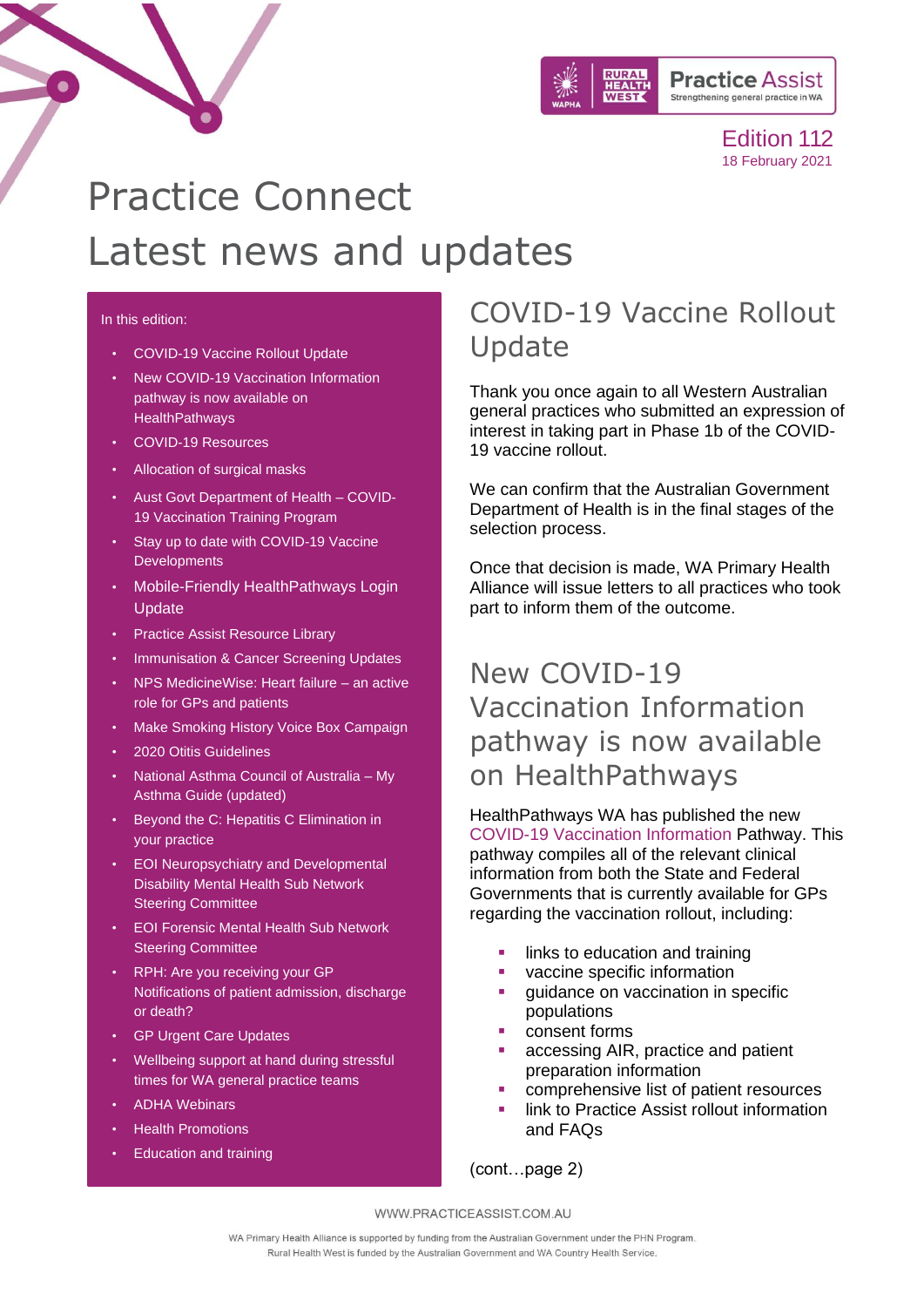

## New COVID-19 Vaccination Information Pathway (cont…)

GPs and practice clinical staff are strongly encouraged to familiarise themselves with the content of this HealthPathway and to refer to it in the first instance for any queries they have about COVID-19 vaccination. There is also a comprehensive list of resources that GPs can provide for patients who may have questions about COVID-19 vaccination. This pathway is subject to continuing review by WAPHA's GP Clinical Editors, and GPs should be assured that the information contained is as comprehensive, accurate and up to date as possible.

*Article courtesy of Dr Linda Kohler and Dr Danni Rebetttes - WA Primary Health Alliance GP editors*

### **COVID-19 Clinical and Practice Management Pathways**

To keep you informed, please also visit the COVID-19 clinical and practice management pathways via HealthPathways including:

■ [COVID-19 Requests](https://wa.communityhealthpathways.org/722376.htm)<br>■ COVID-19 Impact on

 $\bullet$ 

- **[COVID-19 Impact on Local Services](https://wa.communityhealthpathways.org/723635.htm)**
- [COVID-19 Assessment and Management](https://wa.communityhealthpathways.org/709101.htm)
- [COVID-19 in Residential Aged Care Facilities](https://wa.communityhealthpathways.org/732314.htm)
- [COVID-19 Practice Management](https://wa.communityhealthpathways.org/722358.htm)

To access HealthPathways please email the HealthPathways team at [healthpathways@wapha.org.au](mailto:healthpathways@wapha.org.au)

## <span id="page-1-0"></span>COVID-19 Resources

To assist general practices with patient resources about COVID-19 we have put together some of the resources available for practices.

### **COVID-19 Vaccine Rollout – Resources**

### **Australian Government Department of Health COVID-19:**

- **Vaccine campaign materials [here](https://www.health.gov.au/initiatives-and-programs/covid-19-vaccines/coronavirus-covid-19-vaccines-campaign-materials)**
- Information in your language [here](https://www.health.gov.au/initiatives-and-programs/covid-19-vaccines/covid-19-vaccine-information-in-your-language)
- Information for COVID-19 vaccination providers [here](https://www.health.gov.au/initiatives-and-programs/covid-19-vaccines/information-for-covid-19-vaccination-providers)
- Community engagement kit, Aboriginal and Torres Strait Islander people [here](https://www.practiceassist.com.au/PracticeAssist/media/Practice-Connect/Aboriginal-and-Torres-Strait-Islander-vaccine-community-engagement-kit_9-Feb.pdf)
- Multicultural Outreach Stakeholder Pack [here](https://www.practiceassist.com.au/PracticeAssist/media/Practice-Connect/COVID-19-Multicultural-Outreach-Stakeholder-Pack.pdf)

The COVID-19 Vaccine Communication Handbook [here](https://www.practiceassist.com.au/PracticeAssist/media/Practice-Connect/The-COVID-19-Vaccine-Communication-Handbook.pdf)



**HealthPathways WA Clinical decision support** 

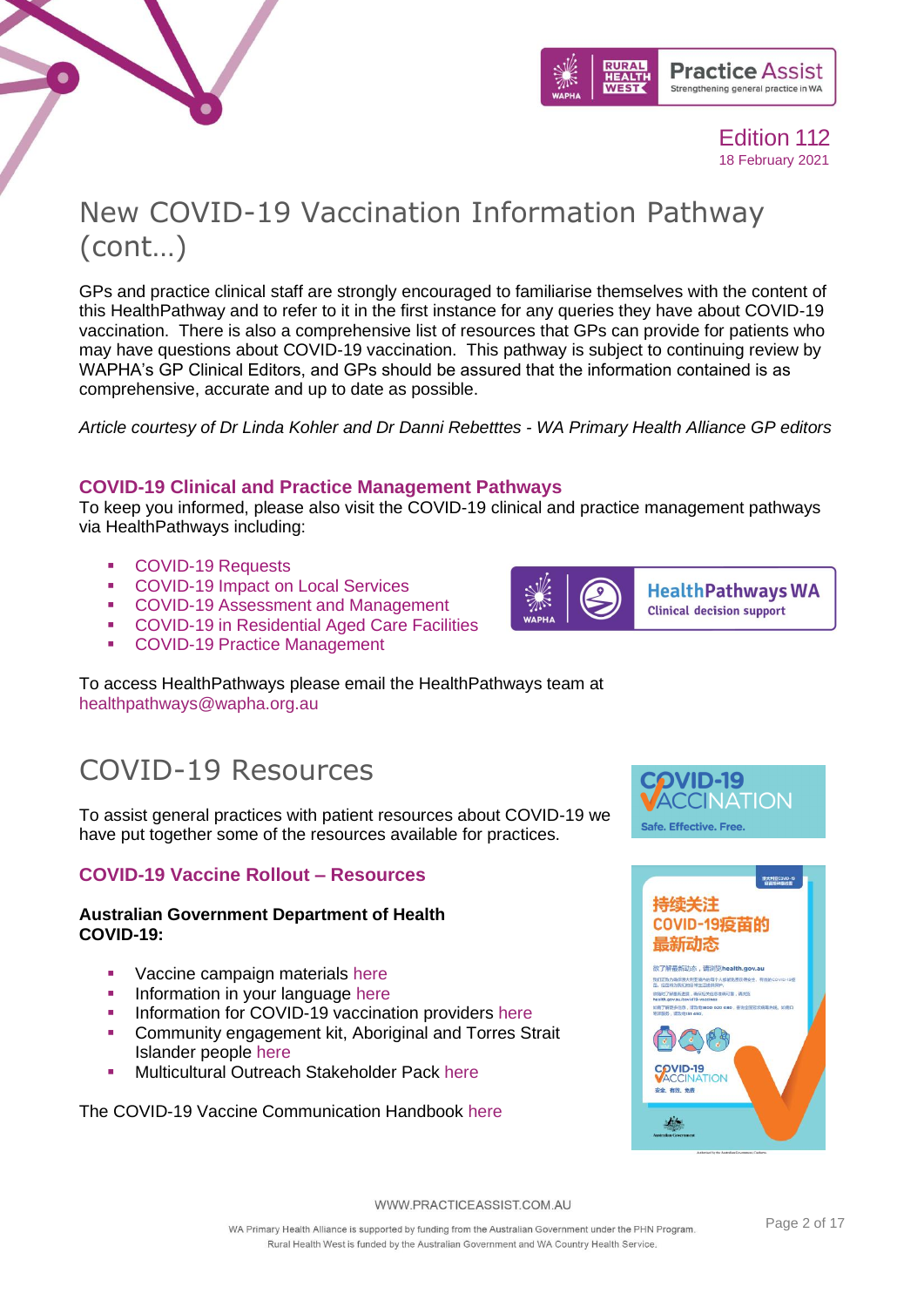



### **COVID-19 Patient Resources**

#### **WA Health Department Resources:**

- COVID-19 Posters [here](https://healthywa.wa.gov.au/Articles/A_E/Coronavirus/Coronavirus-resources)
- **COVID-19 Translated resources [here](https://healthywa.wa.gov.au/Articles/A_E/Coronavirus/Coronavirus-translated-resources)**<br>• COVID-19 Resources for Aboriginal p
- COVID-19 Resources for Aboriginal people [here](https://healthywa.wa.gov.au/Articles/A_E/Coronavirus/Coronavirus-information-for-Aboriginal-people)

### **Australian Government Department of Health:**

- COVID-19 Symptom checker [here](https://www.health.gov.au/resources/apps-and-tools/healthdirect-coronavirus-covid-19-symptom-checker)
- COVID-19 Resources for the general public [here](https://www.health.gov.au/resources/collections/novel-coronavirus-2019-ncov-resources)
- COVID-19 Resources for Aboriginal and Torres Strait Islander people [here](https://www.health.gov.au/resources/collections/coronavirus-covid-19-resources-for-aboriginal-and-torres-strait-islander-people-and-remote-communities)

### **Other posters & resources:**

- **EXEC** Hand Hygiene Australia Posters [here](https://www.hha.org.au/local-implementation/promotional-materials/posters)
- Australian Commission on Safety and Quality in Health Care COVID-19 resources [here](https://www.safetyandquality.gov.au/covid-19)
- Headspace How to cope with stress related to COVID-19 [here](https://headspace.org.au/young-people/how-to-cope-with-stress-related-to-covid-19/)
- Aboriginal Health Council of Western Australia resources for clinic and community [here](https://www.ahcwa.org.au/coronavirus-updates)

### **COVID-19 Residential Aged Care Resources**

#### **Australian Government Department of Health:**

- COVID-19 Vaccine aged care readiness toolkit [here](file://///wapha-fs01/shared/Primary%20Care%20I&D/Innovation/Transformation/Practice%20Assist/Practice%20Connect/Editions/180220_Edition_112/Australian%20Government%20Department%20of%20Health)
- COVID-19 Vaccine roll out for Residential aged care facilities [here](https://www.health.gov.au/news/covid-19-vaccine-information-and-resources-for-aged-care-providers)
- COVID-19 Information for aged care providers and workers [here](https://www.health.gov.au/initiatives-and-programs/covid-19-vaccines/getting-vaccinated-for-covid-19/information-for-aged-care-providers-and-workers-about-covid-19-vaccines)

## <span id="page-2-0"></span>Allocation of surgical masks from the National Medical **Stockpile**

WA Primary Health Alliance continues to operate a significant logistical strategy to distribute masks during the COVID-19 pandemic to general practices, Aboriginal Community Controlled Health Organisations, pharmacies and allied health practices that meet the criteria of the [Department of](https://www.health.gov.au/resources/publications/distribution-of-ppe-through-phns-tranche-4-surgical-masks-and-p2n95-respirators-for-general-practice-community-pharmacy-and-allied-health)  [Health Tranche 4 guidelines.](https://www.health.gov.au/resources/publications/distribution-of-ppe-through-phns-tranche-4-surgical-masks-and-p2n95-respirators-for-general-practice-community-pharmacy-and-allied-health)

For mask requests, visit the [Practice Assist website.](https://wapha.us11.list-manage.com/track/click?u=c973db7b85e56f4c3d0eaacee&id=7864a3aad1&e=f34f3bfedc) Please note, re-orders will not be accepted within five business days (Mon-Fri) of the previous request, except in exceptional circumstances.

Please send all general queries in relation to the National Medical Stockpile to [Stockpile.Ops@health.gov.au.](mailto:Stockpile.Ops@health.gov.au)

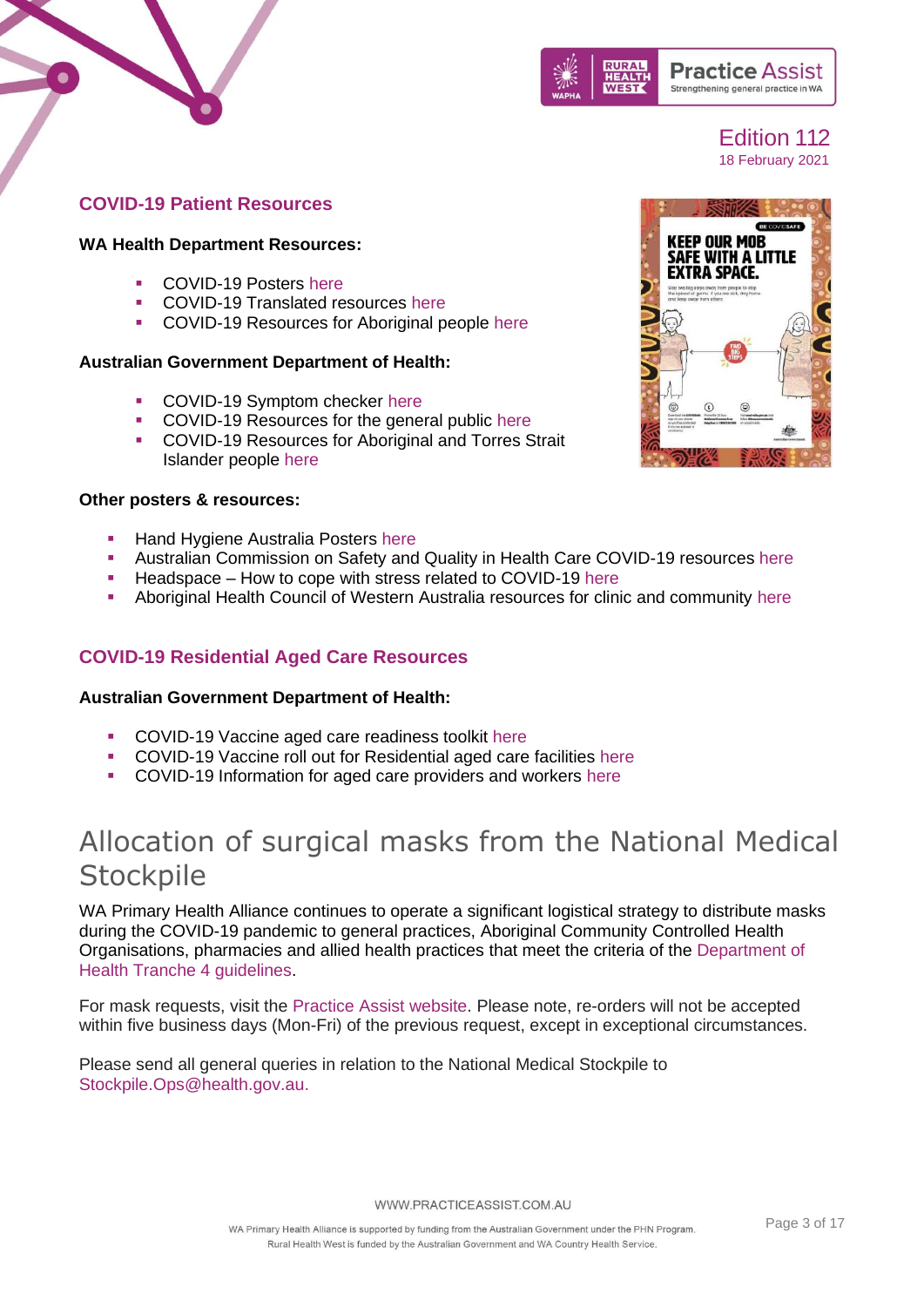



## <span id="page-3-0"></span>Australian Government Department of Health – COVID-19 Vaccination Training Program

In preparation for Australia's vaccine rollout, authorised COVID-19 vaccination providers must complete COVID-19 vaccination training. This will ensure our workforce is competent in the safe management and administration of COVID-19 vaccines.

The Australian Government has partnered with the [Australian College of Nursing](https://www.acn.edu.au/) to develop and deliver free and accredited training modules.

The training is available for all authorised COVID-19 vaccination providers. This will include:

- health professionals in hospitals
- general practices,
- **•** state and Commonwealth vaccination clinics
- Aboriginal Community Controlled Health Organisations
- **·** pharmacies.

The training is also available for non-clinical and administration staff. They can access the nonclinical modules of the training such as handling, storage and administration.

### **Training modules**

COVID-19 vaccination training modules are categorised into 2 groups, core and additional.

Core COVID-19 modules involve training for COVID-19 vaccination more broadly. Additional COVID-19 modules are specific to individual vaccine candidates.

### **Core COVID-19 training modules will cover:**

- COVID-19 introduction
- handling and storage
- communication and purpose
- **•** multi-dose vial (MDV) training
- documentation and reporting
- **•** safety and surveillance monitoring and reporting for adverse events following immunisation

### **Additional COVID-19 training modules include specific training for:**

- **•** Pfizer/BioNTech (module available)
- Oxford University/AstraZeneca
- **Novavax**
- future vaccines (i.e. as possible new vaccines emerge)

### **Enrolling in the training:**

The training is being provided free to all authorised COVID-19 vaccination providers. These first modules are targeting health professionals in hospitals who will be administering the Pfizer vaccine. Health professionals are advised to seek confirmation from their employer that they will be a vaccination provider before accessing the training.

To enrol in the course COVID-19 vaccination providers are required to:

- have already undertaken routine immunisation training specific to their profession; and
- have the authority to administer vaccinations in their relevant state and territory.

Administrative or non-clinical staff can enrol to access non-clinical modules. To access COVID-19 vaccination training, visit [covid19vaccinationtraining.org.au](http://www.covid19vaccinationtraining.org.au/)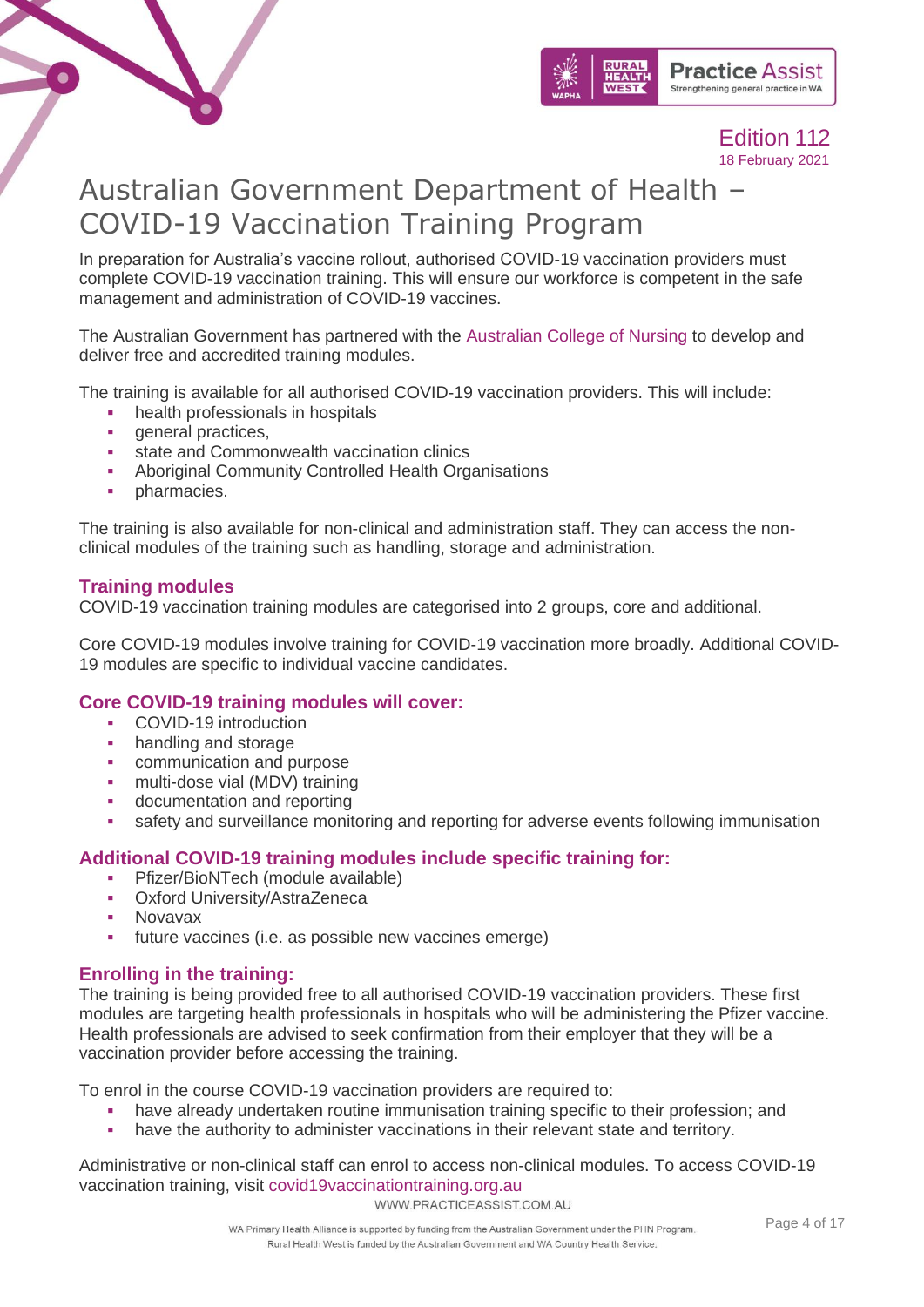



## <span id="page-4-0"></span>Stay up to date with COVID-19 Vaccine Developments

### **Provisional TGA approval – Oxford/AstraZeneca COVID-19 Vaccine**

The Therapeutic Goods Administration (TGA) has [granted provisional approval to AstraZeneca Pty](https://www.tga.gov.au/media-release/tga-provisionally-approves-astrazenecas-covid-19-vaccine)  [Ltd](https://www.tga.gov.au/media-release/tga-provisionally-approves-astrazenecas-covid-19-vaccine) for its COVID-19 vaccine, making it the second COVID-19 vaccine to receive regulatory approval in Australia.

COVID-19 Vaccine AstraZeneca is provisionally approved and included in the [Australian Register of](https://www.tga.gov.au/australian-register-therapeutic-goods)  [Therapeutic Goods \(ARTG\)](https://www.tga.gov.au/australian-register-therapeutic-goods) for the active immunisation of individuals 18 years and older for the prevention of coronavirus disease 2019 (COVID-19) caused by SARS-CoV-2. The use of this vaccine should be in accordance with official recommendations and given in two doses 4 to 12 weeks apart. The Australian Technical Advisory Group on Immunisation has recommended that the interval between first and second dose is 12 weeks. However, if this interval is not possible, for example because of imminent travel, cancer chemotherapy, major elective surgery, a minimum interval of 4 weeks between doses can be used.

Read more [here.](https://www.tga.gov.au/covid-19-vaccine-astrazeneca-chadox1-s)

### **Active and enhanced vaccine safety surveillance for COVID-19 vaccines in Australia**

The AusVaxSafety system, coordinated by NCIRS and funded by the Australian Government Department of Health, will be conducting comprehensive safety monitoring of COVID-19 vaccines. This is to ensure the safety of COVID-19 vaccines and provide clinician and consumer confidence in the vaccination program.

As part of the national COVID-19 Vaccine Pharmacovigilance Plan, led by the Therapeutic Goods Administration (TGA) and the Australian Government, AusVaxSafety will work closely with the TGA, the COVID-19 Vaccine Taskforce and all state and territory health departments to ensure that monitoring of COVID-19 vaccine safety is of the highest possible standard in Australia. Our active surveillance system complements other safety surveillance systems that rely on spontaneous reporting at the TGA and state and territory levels.

Read about [Australia's COVID-19 vaccine safety monitoring system here](https://linkprotect.cudasvc.com/url?a=https%3a%2f%2fncirs.cmail19.com%2ft%2ft-l-mztkhk-ejtjjtdtk-y%2f&c=E,1,3sdPMK9hDWzBPZxwfE-7nMXpe28ZqCSijxJrI9-3J5CjOI8f6sDOel8RZx5njmOHJ-Jv2dB6Ay9Jr8Bn_RmDYXUnKmGTnRF8i5ibubn91ZZT5XvSTQ,,&typo=1)

Learn more about [AusVaxSafety active vaccine safety surveillance here](https://linkprotect.cudasvc.com/url?a=https%3a%2f%2fncirs.cmail19.com%2ft%2ft-l-mztkhk-ejtjjtdtk-j%2f&c=E,1,XI8_S-n0yHWFVeyUy-W1iQUDIuz-kcSJwUM810_oHwHrYnOGXClDTLW-Hu52L3I1VUUTVpiHQZuzzTjis1CSxrUKrBHRS3QHF1aoQ4yaCHE5tLRPVr3PGQ,,&typo=1)

### **Australian Immunisation Register Amendment (Reporting) Bill 2020**

The Australian Immunisation Register Amendment (Reporting) Bill 2020 has passed both houses of Parliament. The amendments create a requirement for recognised vaccination providers to report to the Australian Immunisation Register (AIR) information relating to vaccinations they administer and vaccines they are notified about that were given outside Australia. The Bill also creates a power for the Secretary of the Department of Health to require a recognised vaccination provider to give information if they do not comply with this reporting requirement.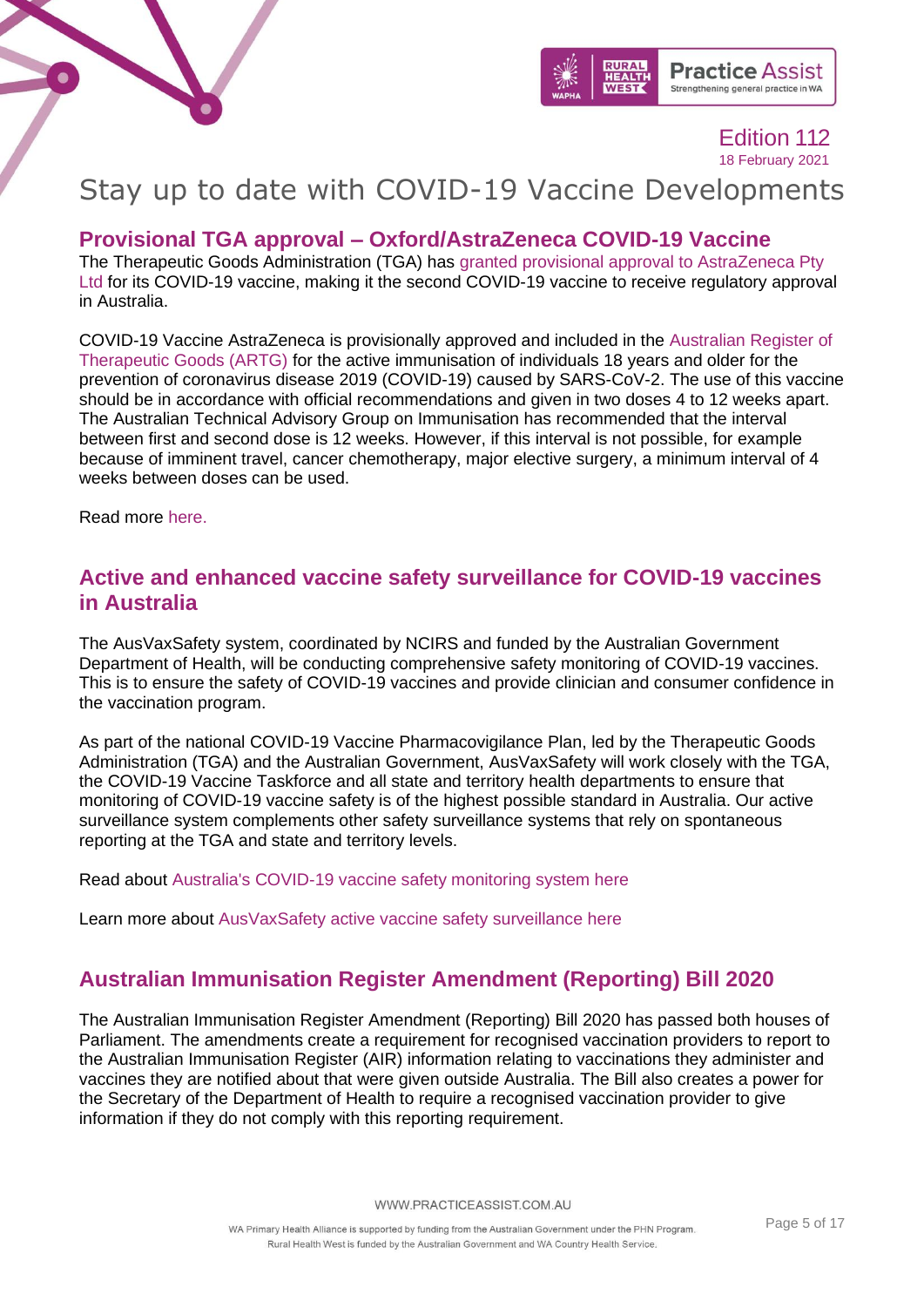



Any COVID-19 vaccines once approved for use and administered in Australia will be required to be reported to AIR. Influenza vaccinations must be reported to AIR from 1 March 2021 and all other National Immunisation Program (NIP) vaccinations must be reported from 1 July 2021.

Read more [here](https://www.health.gov.au/ministers/the-hon-greg-hunt-mp/media/building-a-stronger-australian-immunisation-register)

### **Out of the starting blocks webinar: COVID-19 vaccination program in Australia - Part 2**

Friday 19 February 2021 7:00 pm – 8:00 pm (AEDT)

- Hear an overview of and update on the Oxford Vaccine Group-Astra Zeneca ChAdOx1 nCoV-19 vaccine from Professor Andrew Pollard, Professor of Paediatric Infection and Immunity, Oxford Vaccine Group, University of Oxford
- Build on understanding of the roll out of COVID-19 vaccines with information from Australia's leading health authorities. Keynote speaker: Professor Andrew Pollard, Professor of Paediatric Infection and Immunity, Oxford Vaccine Group, University of Oxford

To Register click [here.](https://us02web.zoom.us/webinar/register/WN_u2gL37NsQnujP4S3FWr0cg)

### **COVID-19 Vaccination Communication Handbook**

This resource is designed to assist health professionals improve vaccine communication and fight misinformation relating to COVID-19 vaccines. The handbook includes information on the COVID-19 vaccine development process, the broader factors which influence vaccine hesitancy, and more.

The handbook can be accessed [here.](https://apna.asn.au/files/DAM/The%20COVID-19%20Vaccine%20Communication%20Handbook.pdf)

### **ASCIA Vaccine Position Statement on COVID-19 vaccine: allergies, immunodeficiency and autoimmune conditions**

This statement has been developed by the Australian Society of Clinical Immunology and Allergy (ASCIA), the peak professional body of clinical immunology/allergy specialists in Australia and New Zealand as a guide for COVID-19 vaccination in people with allergy, immunodeficiency and autoimmune conditions, and will be updated when new information is available.

The statement can be read [here.](https://www.allergy.org.au/hp/papers/ascia-hp-position-statement-covid-19-vaccination)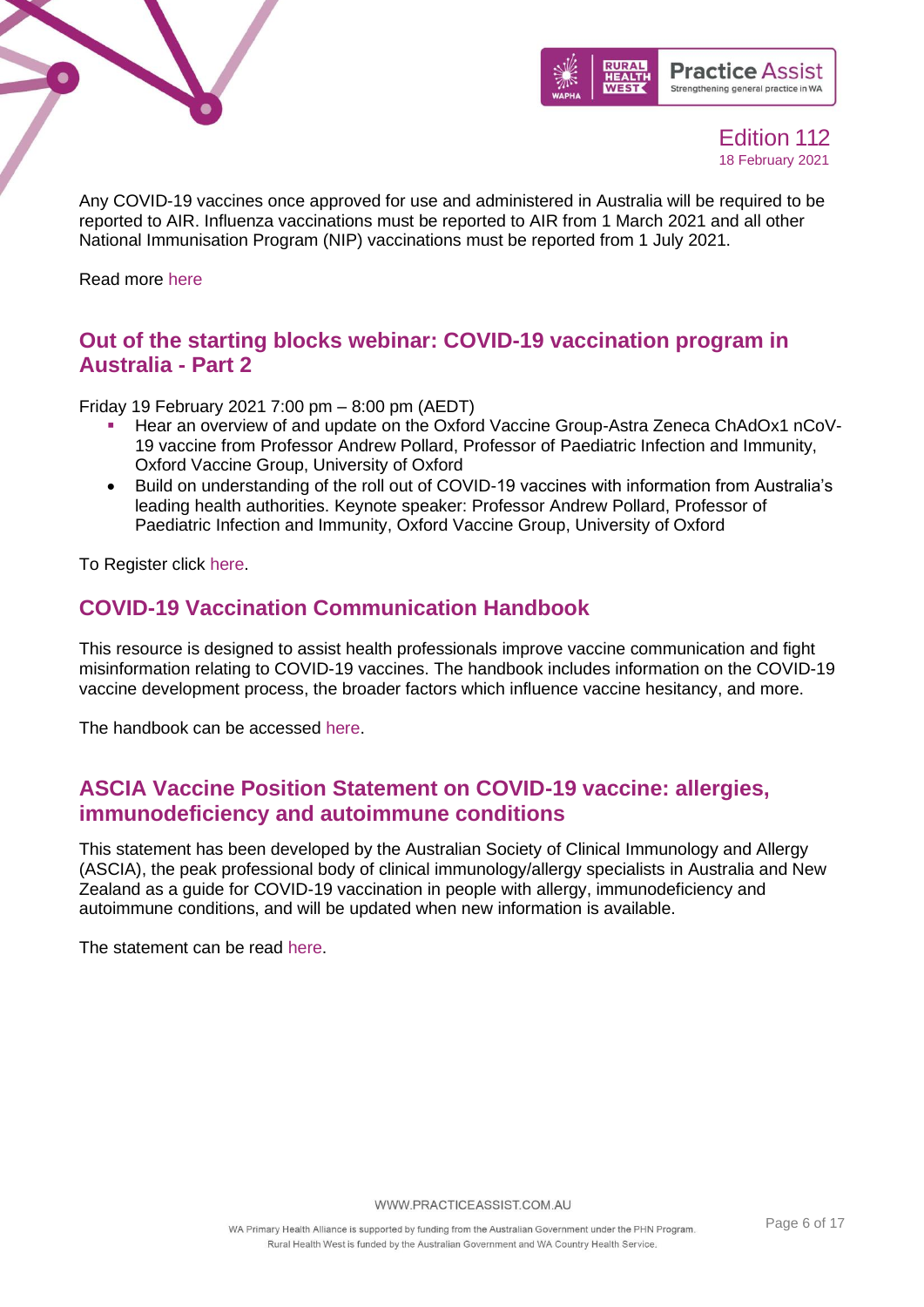



## <span id="page-6-0"></span>Mobile-Friendly HealthPathways Login Update

From **Wednesday 24 February**, some users of mobile-friendly HealthPathways will be prompted to log in more often. This change is part of a project to improve the accuracy of the Google Analytics data that we use to help monitor the effectiveness of HealthPathways. This should only affect a small number of HealthPathways users overall and **won't** affect you at all if you've previously saved your password at the login point. The username and password have not changed.

To avoid being regularly prompted to log in again, you can save the username and password by:

- accepting the "Remember me" selection within the login screen
- saving your password when prompted by your internet browser.

**Note:** If you regularly clear your browsing history, you'll then be prompted each time to log in again with your username and password.

If you have any further questions, need help logging into HealthPathways, or cannot remember the login details, please contact the WA HealthPathways team via phone on 08 6272 4926, or email on [healthpathways@wapha.org.au.](mailto:healthpathways@wapha.org.au)

## <span id="page-6-1"></span>Practice Assist Resource Library

As part of our support for general practices, Practice Assist maintains a library of useful resources in our [Practice Assist Resource Library.](https://www.practiceassist.com.au/Resource-Library) These resources range across different topics from GP Accreditation, Practice Incentives Program, to the latest in resources around COVID-19.

Here are some of our new and updated resources:

#### **Clinical Resources**

**[Managing Drug Seeking Behaviour](https://www.practiceassist.com.au/PracticeAssist/media/ResourceLibrary/Clinical%20Resources/Managing-Drug-Seeking-Behaviour-Fact-Sheet-V2-201201.pdf) (new)** 

#### **Medicare**

- **MBS Items Frequently Used in General** [Practice Cheat Sheet](https://www.practiceassist.com.au/PracticeAssist/media/ResourceLibrary/Medicare%20Benefits%20Schedule/MBS-Items-Frequently-Used-in-General-Practice-Cheat-Sheet-V5-210114_1.pdf) (updated)
- [CDM Allied Health Group Services in RACF's](https://www.practiceassist.com.au/PracticeAssist/media/ResourceLibrary/Medicare%20Benefits%20Schedule/CDM-Allied-Health-Group-Services-in-RACFs-Fact-Sheet-V1-201222.pdf) (new)
- [CDM ATSI Allied Health in RACF's](https://www.practiceassist.com.au/PracticeAssist/media/ResourceLibrary/Medicare%20Benefits%20Schedule/CDM-ATSI-Allied-Health-in-RACFs-Fact-Sheet-V1-201222.pdf) (new)
- [CDM Allied Health in RACF's](https://www.practiceassist.com.au/PracticeAssist/media/ResourceLibrary/Medicare%20Benefits%20Schedule/CDM-Allied-Health-in-RACFs-Fact-Sheet-V1-201222.pdf) (new)
- [CDM GP or OMP in RACFs](https://www.practiceassist.com.au/PracticeAssist/media/ResourceLibrary/Medicare%20Benefits%20Schedule/CDM-GP-or-OMP-in-RACFs-Fact-Sheet-V1-201222.pdf) (new)
- Mental Health Treatment Plans (MHTPs) in [RACFs](https://www.practiceassist.com.au/PracticeAssist/media/ResourceLibrary/Medicare%20Benefits%20Schedule/MHTPs-in-RACFs-Fact-Sheet-V1-201222_1.pdf) (new)
- **[MBS Attendance Items in RACFs Fact Sheet](https://www.practiceassist.com.au/PracticeAssist/media/ResourceLibrary/Medicare%20Benefits%20Schedule/MBS-Attendance-Items-in-RACFs-Fact-Sheet-210114.pdf)** (new)

#### **Nurses in General Practice**

**[Nurses in General Practice](https://www.practiceassist.com.au/PracticeAssist/media/ResourceLibrary/Nurses%20in%20general%20practice/Employing-a-Nurse-in-a-General-Practice-Fact-Sheet-V3-201201.pdf) (updated)** 

#### **Programs and National Schemes**

- **[AIR Data Quality User Guide](https://www.practiceassist.com.au/PracticeAssist/media/ResourceLibrary/Programs%20and%20National%20Schemes/AIR-Data-Quality-User-Guide-V1-0-Nov-20.pdf) (new)**
- [AIR 010A Report User Guide](https://www.practiceassist.com.au/PracticeAssist/media/ResourceLibrary/Programs%20and%20National%20Schemes/AIR-010A-Report-User-Guide-Nov-2020-V1-0.pdf) (new)
- Supporting and understanding delegations in [HPOS to enable access to the Australian](https://www.practiceassist.com.au/PracticeAssist/media/ResourceLibrary/Programs%20and%20National%20Schemes/HPOS-Supporting-providers_December-2020_Final_0.pdf)  [Immunisation Register](https://www.practiceassist.com.au/PracticeAssist/media/ResourceLibrary/Programs%20and%20National%20Schemes/HPOS-Supporting-providers_December-2020_Final_0.pdf) (new)
- Recall and Reminder Letter template for cervical [screening and follow-up](https://www.practiceassist.com.au/PracticeAssist/media/ResourceLibrary/Programs%20and%20National%20Schemes/200206-Recall-and-reminder-letter-templates-for-cervical-screening-and-follow-up-(January-2020).pdf) (new)
- **[Cervical Screening Flowchart](https://www.practiceassist.com.au/PracticeAssist/media/ResourceLibrary/Programs%20and%20National%20Schemes/201201-Cervical-Screening-Pathway.pdf) (new)**

#### **General Practice Accreditation**

- **[Privacy and Confidentiality Agreements](https://www.practiceassist.com.au/PracticeAssist/media/ResourceLibrary/General%20Practice%20Accreditation/Privacy-and-Confidentiality-Agreements-Fact-Sheet-V2-201109.pdf)** (updated)
- **Free Interpreting Services for Medical** [Practitioners](https://www.practiceassist.com.au/PracticeAssist/media/ResourceLibrary/General%20Practice%20Accreditation/Free-Interpreting-Services-for-Medical-Practitioners-Fact-Sheet-V1-201118.pdf) (new)
- **[Retention and Destruction of Medical Records](https://www.practiceassist.com.au/PracticeAssist/media/ResourceLibrary/General%20Practice%20Accreditation/Retention-and-Destruction-of-Medical-Records-Fact-Sheet-V2-201104.pdf)** (updated)
- **[Clinical Handover Policy Template](https://www.practiceassist.com.au/PracticeAssist/media/ResourceLibrary/General%20Practice%20Accreditation/Clinical-Handover-Policy-Template-V1-201118-Editable.pdf) (new)**

If you have an idea for a new resource or feedback on our current resources, please email [practiceassist@wapha.org.au](mailto:practiceassist@wapha.org.au) with ideas and comments.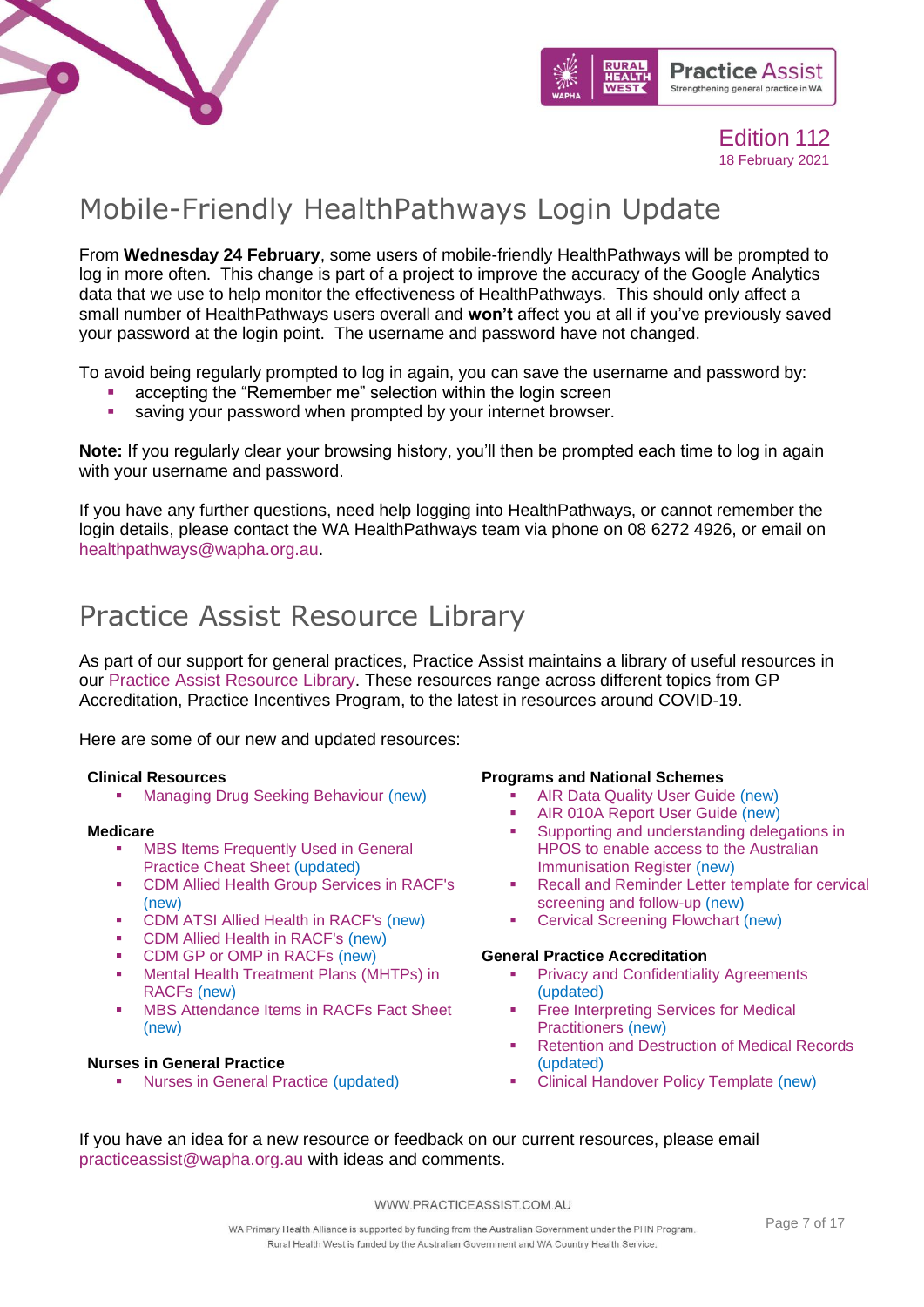



## <span id="page-7-0"></span>**Immunisation & Cancer Screening**

### **Updated tool for Zostavax® screening tool**

An updated screening tool for Zostavax**®** contraindications has now been added to the [resource](https://linkprotect.cudasvc.com/url?a=https%3a%2f%2fnps.us12.list-manage.com%2ftrack%2fclick%3fu%3de40693f37fa8893dc37684dad%26id%3d30a7de621c%26e%3dcc2faaf4ef&c=E,1,jgl_IbHLDxfclz-jZb-TSrIlPtoWJT4Gv4PFx-XoquEwA7_8StePW_mT8P8cJ0VOoQQTOjya1jWP6r6XKxbVqR8asZ0s5XtmJ5b0jhedkUjAzbE,&typo=1)  [section](https://linkprotect.cudasvc.com/url?a=https%3a%2f%2fnps.us12.list-manage.com%2ftrack%2fclick%3fu%3de40693f37fa8893dc37684dad%26id%3d30a7de621c%26e%3dcc2faaf4ef&c=E,1,jgl_IbHLDxfclz-jZb-TSrIlPtoWJT4Gv4PFx-XoquEwA7_8StePW_mT8P8cJ0VOoQQTOjya1jWP6r6XKxbVqR8asZ0s5XtmJ5b0jhedkUjAzbE,&typo=1) in the [Australian Immunisation Handbook](https://linkprotect.cudasvc.com/url?a=https%3a%2f%2fnps.us12.list-manage.com%2ftrack%2fclick%3fu%3de40693f37fa8893dc37684dad%26id%3d14a98c797d%26e%3dcc2faaf4ef&c=E,1,r695C-tOm5yiTHzX1vq3edvUBizi03MLFmPobM7vfSJkldICXLSKX1TTR1rz9DABFnQjme2RO8xwV7v0ZkTlumIUsJKCXGpn9PIuJobNcb82YBz-MRhEeWpuuw,,&typo=1)

The new tool can be accessed [here](https://immunisationhandbook.health.gov.au/resources/handbook-tables/table-live-shingles-vaccine-zostavax-screening-for-contraindications) and should be completed by the health care provider and patient (or guardian) prior to the administration of Zostavax.

### **Immunisation Coalition's 2021 Meningococcal Disease Webinar**

Wednesday 24 February 2021: 3:00pm to 4:00pm AWST

The Immunisation Coalition's Meningococcal update is a free event for GPs, immunisation nurses, pharmacists, and other healthcare professionals.

Learn about:

- **What causes Meningococcal Disease?**
- Transmission of the disease
- **Possible progression pathway of disease**
- Meningococcal Disease in Australia
- Vaccination recommendations and risk factors
- Catch up programs
- Vaccine effectiveness and safety
- Management of Meningococcal Disease

Register [here](https://mailchi.mp/399f58ae7211/immunisation-coalition-meningococcal-disease-webinar-986526?e=e33f0702ba)

### **The Benchmarque Group - New Immunisation Course and Workshops**

The Benchmarque Group have recently launched a course called 'Immunisation Practice in Primary Healthcare' which consists of online learning modules and a half-day workshop.

The Benchmarque Group have now scheduled their first workshops for this course in WA on the following dates:

- Tuesday 30 March 2021, 12:30pm 6:00pm (approx.) | Technology Park Function Centre (2 Brodie-Hall Drive, Bentley, WA 6102)
- Thursday 13 May 2021, 12:30pm 6:00pm (approx.) | Technology Park Function Centre (2 Brodie-Hall Drive, Bentley, WA 6102)

Course information is available [here.](https://www.benchmarquegroup.com.au/courses/immunisation-clinical-pathway) Please note, only students who have completed the Foundations of Immunisation Practice and at least one of the specialist programs are able to register.

For more information contact visit [www.benchmarquegroup.com.au](http://www.benchmarquegroup.com.au/) or call 1300 855 568.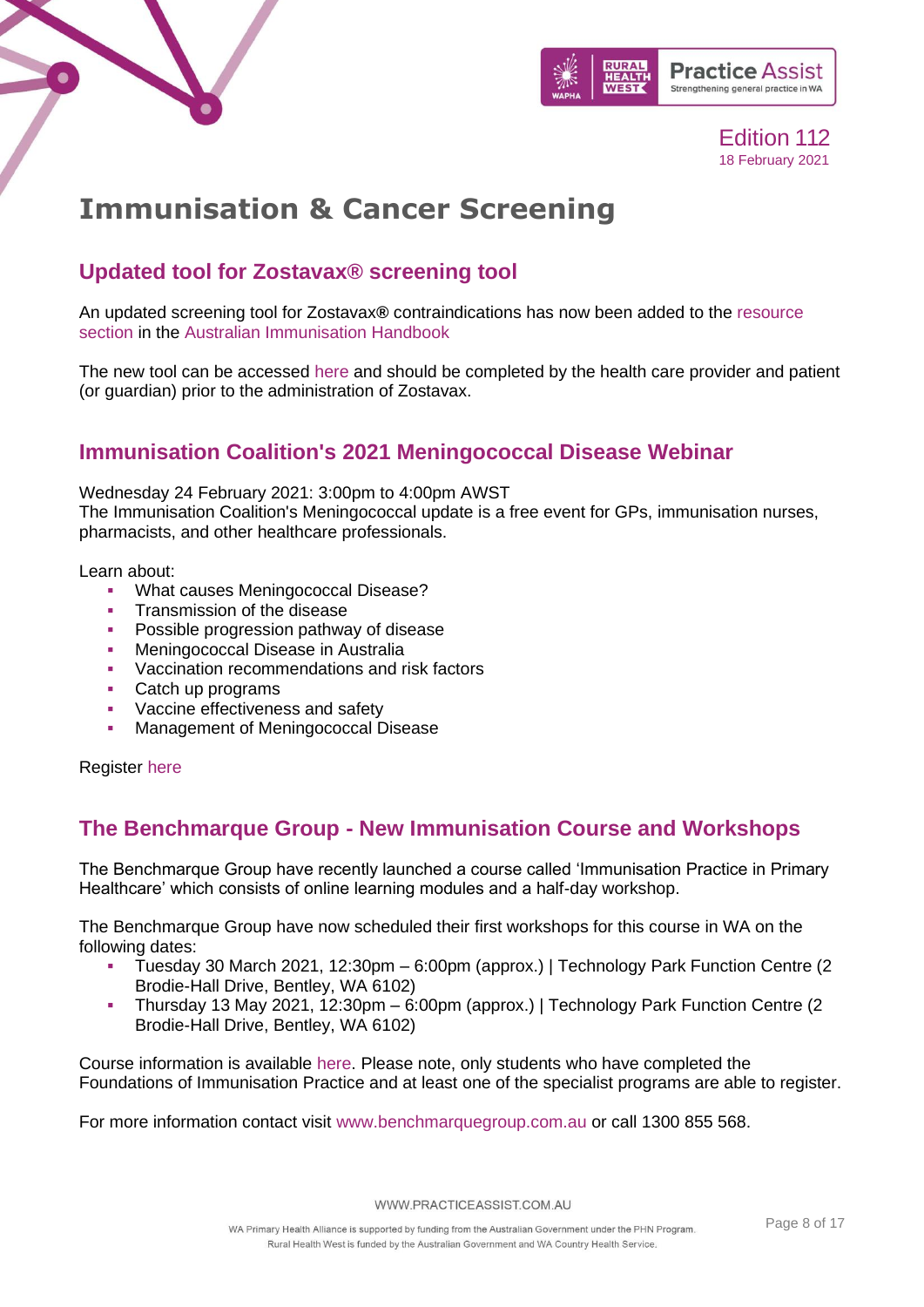

## <span id="page-8-0"></span>NPS MedicineWise: Heart failure – an active role for GPs and patients

### NPS MedicineWise Professional Education by video call

NPS MedicineWise are now taking bookings for their new topic; Heart Failure. Early diagnosis of heart failure and effective management in primary care prolongs lives, keeps people out of hospital, and improves quality of life.

This topic is accredited by RACGP and ACRRM and offered free to GP practices across Australia.



To book visit the [NPS MedicineWise Professional Education](https://www.nps.org.au/cpd/activities/heart-failure-an-active-role-for-gps-and-patients?profession=GPs) page for further information.

## <span id="page-8-1"></span>Make Smoking History Voice Box Campaign

On Sunday 21 February 2021, Make Smoking History will relaunch its graphic WA-made advertising campaign, 'Voice Box'.

The television advertisement features footage from a real surgery to remove the voice box (larynx) of someone with cancer due to smoking. The campaign was developed following concern from WA health professionals about the low awareness that smoking causes head and neck cancers. Around 77% of laryngeal cancers are caused by smoking, and the treatment can be physically and emotionally devastating.

In the advertisements, Dr Rob Wormald, Ear, Nose and Throat Surgeon (who performed the surgery) and Dr Hamish Mace, Specialist Anaesthetist, explain how the surgery significantly changes a person's life. Read more [here.](https://www.practiceassist.com.au/PracticeAssist/media/Practice-Connect/Make-Smoking-History-Voice-Box-newsletter-inclusion.pdf)

For more information about the Make Smoking History campaign or resources to help your clients to quit, email [makesmokinghistory@cancerwa.asn.au](mailto:makesmokinghistory@cancerwa.asn.au)



#### WWW.PRACTICEASSIST.COM.AU

WA Primary Health Alliance is supported by funding from the Australian Government under the PHN Program. Rural Health West is funded by the Australian Government and WA Country Health Service.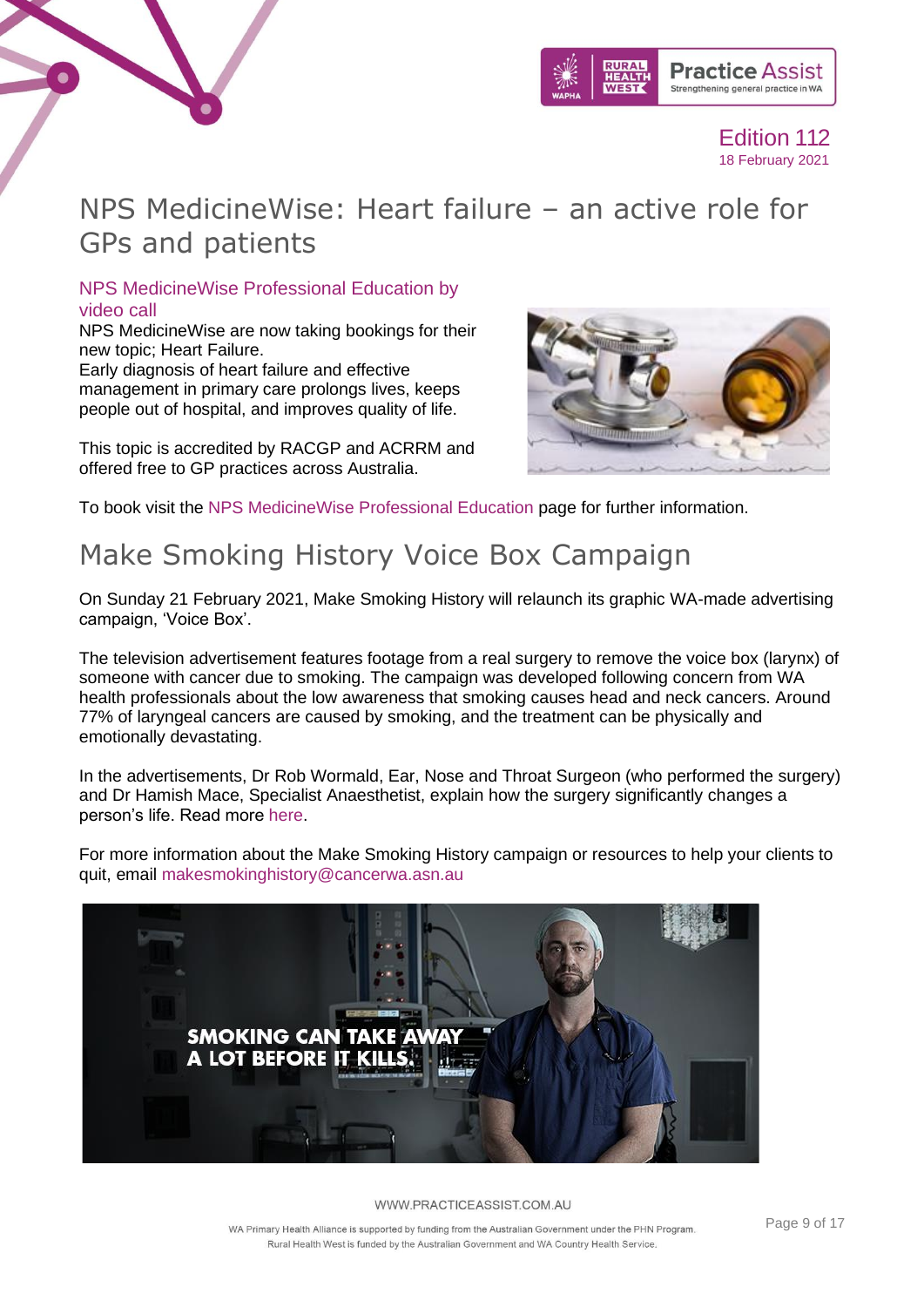



## <span id="page-9-0"></span>2020 Otitis Guidelines

Otitis media is a type of ear infection that commonly affects children. Sadly, Aboriginal and Torres Strait Islander children experience the highest rates of otitis media in the world. To help 'close the gap' in educational and social disadvantage associated to otitis media, the Centre of Research Excellence has released its 2020 Otitis Guidelines. [Click here to read more.](https://otitismediaguidelines.com/#/start-main)

## <span id="page-9-1"></span>National Asthma Council of Australia – My Asthma Guide (updated)

The National Asthma Council of Australia has released an update to the [My Asthma Guide.](https://linkprotect.cudasvc.com/url?a=https%3a%2f%2fwww.nationalasthma.org.au%2fliving-with-asthma%2fresources%2fpatients-carers%2fbrochures%2fmy-asthma-guide&c=E,1,XDO6N0hjBblssDpqjGtHtw5mMhB5qTuqeC1c2VsU_42ibnTcEL8Av4d9oXj9ICui9ePVPE5GkJ9FsxU7wq_nMY77bC7wDW3dNCD1pKdDxntfgpZp&typo=1) Health professionals will know of this resource as the National Asthma Council of Australia's popular patient handbook designed to help people understand and manage their asthma. It includes information and advice based on the best evidence and provides practical strategies to help people with asthma and their families. The update to the My Asthma Guide can be accessed [here.](https://linkprotect.cudasvc.com/url?a=https%3a%2f%2fwww.nationalasthma.org.au%2fliving-with-asthma%2fresources%2fpatients-carers%2fbrochures%2fmy-asthma-guide&c=E,1,xMoE7XjTR88TOZdTgFKXHJvUBHuo8CGF0T2WBYKM2l7cSey9eIFoW39Bqd_Zv8W9-5R0dauM0HGq5CY8t859ZNiNJhVppcblYf23H8KAURySwYGx1ws,&typo=1)

## <span id="page-9-2"></span>Beyond the C: Hepatitis C Elimination in your practice

*Beyond the C – Hepatitis C Elimination in Your Practice* project aims to increase the number of patients screened, tested, treated and linked to appropriate care for hepatitis C in General Practice.

The Project will equip eligible participants with the necessary skills and resources to conduct hepatitis C case finding and clinical auditing within their own practice to improve the identification of new cases, follow up, treatment and monitoring.

The *Beyond the C* project is led by a steering committee of primary care health professionals and ASHM staff.

If you are interested in learning more about the Project or to sign up, go to the [Beyond the C website,](http://beyondthec.com.au/) or email [BeyondtheC@ashm.org.au](mailto:BeyondtheC@ashm.org.au) for further information.



## <span id="page-9-3"></span>EOI Neuropsychiatry and Developmental Disability Mental Health Sub Network Steering Committee

The Neuropsychiatry and Developmental Disability Mental Health Sub Network are seeking expressions of interest for steering committee members to contribute as part of Rare

Expressions of interest (EOI's) are sort from various health professionals and consumers. Applications close 9am Monday 22 February 2021.

For more information or EOI documents, contact Caitlin Parry, MHN Secretariat at [mhnetwork@mhc.wa.gov.au.](mailto:mhnetwork@mhc.wa.gov.au)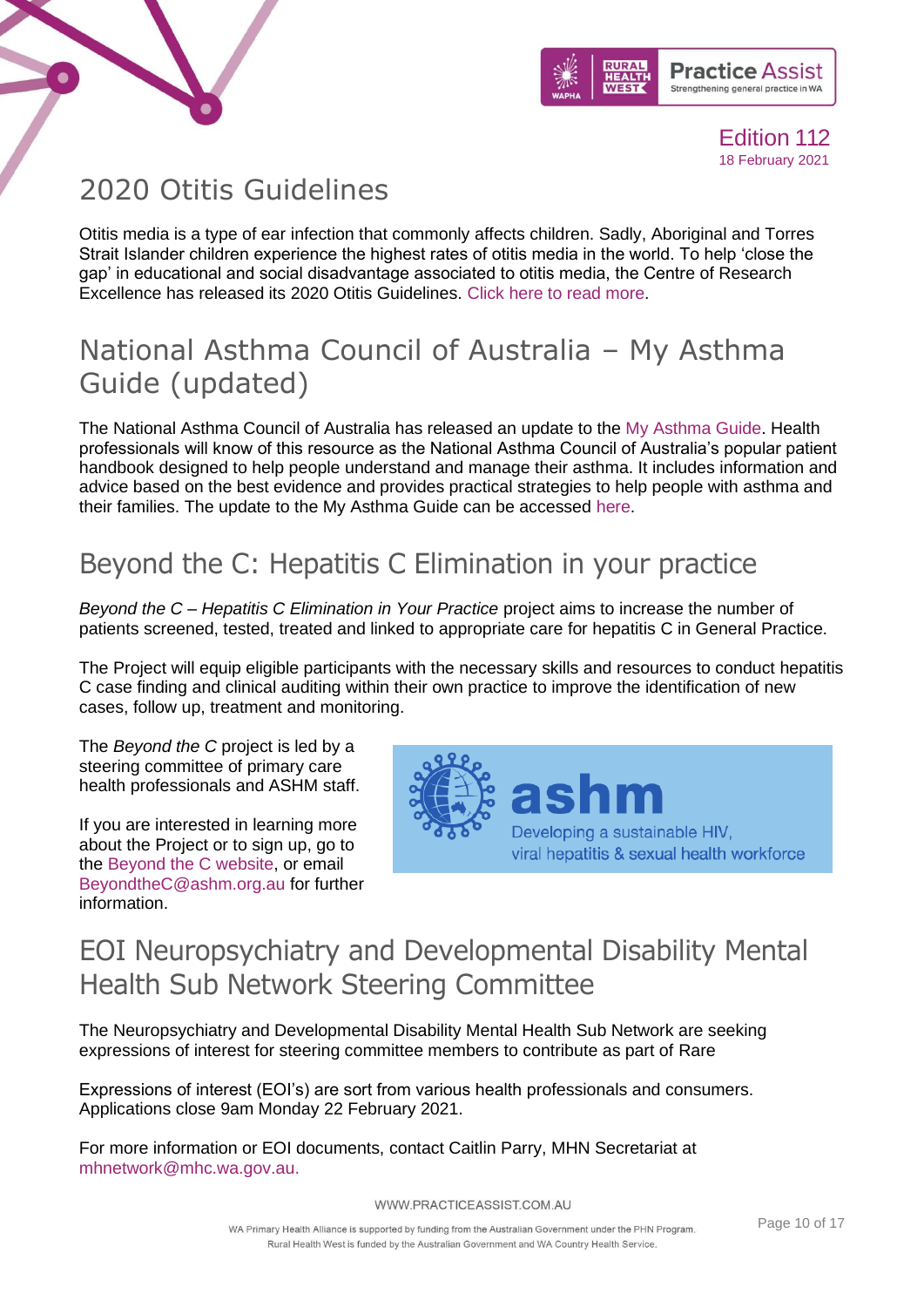



## <span id="page-10-0"></span>EOI Forensic Mental Health Sub Network Steering **Committee**

The Forensic Mental Health Sub Network are seeking expressions of interest for steering committee members to contribute as part of the Forensic Mental Health Sub Network Steering Committee.

Expressions of interest (EOI's) are sort from various health professionals and consumers. Applications close 9am Monday 22 February 2021.

For more information or EOI documents contact Bridget Harvey, Co-Chair, Forensic Mental Health Sub Network Steering Committee on [b\\_harvey@outcare.com.au.](mailto:b_harvey@outcare.com.au)

## <span id="page-10-1"></span>Royal Perth Hospital – Are you receiving your GP Notifications of patient admission, discharge or death?

If not, please re-register for GP Notify by advising, or asking your practice manager to contact, the RPH GP Notify Coordinator by telephone on 9224 3673, fax 9224 2348 (\*NEW NUMBERS) or email RPH.GPN.Coordinator@health.wa.gov.au, including:

- GP name(s) and provider numbers,
- practice name and address, phone, fax and the generic email for your practice. NB: Due to the Patient Administration System used across WA Health, only one email address can be registered for GP Notify per practice. For this reason, the email address for your practice is preferred over individual email addresses.
- whether you'd prefer to receive GP Notify by fax or email (secure electronic messaging is not available for GP Notify, although it is used to send inpatient discharge summaries – the GP Notify Coordinator can arrange this if you include your practice's edi code)

### **Frequently Asked Questions**

### **What is GP Notify?**

GP Notify is an automated notification system that informs the patient's nominated GP (where registered) about patient admission, discharge and death at RPH by email or fax.

### **I used to get GP Notify from RPH–why did they stop?**

GP Notify needed to be reset in 2018 due to technical issues, and GP registrations were lost. A number of GPs and practices responded to notices that they needed to re-register, but it appears a large number missed the communication.

### **I asked to get GP Notify by email, but they are being faxed. Why and can I change this?**

A technical issue led to all new GP Notify registrations over an extended period being defaulted to fax instead of email. If you would like GP Notifications to be sent to your practice by email, please advise the GP Notify Coordinator as above (noting that only one email address per practice can be used).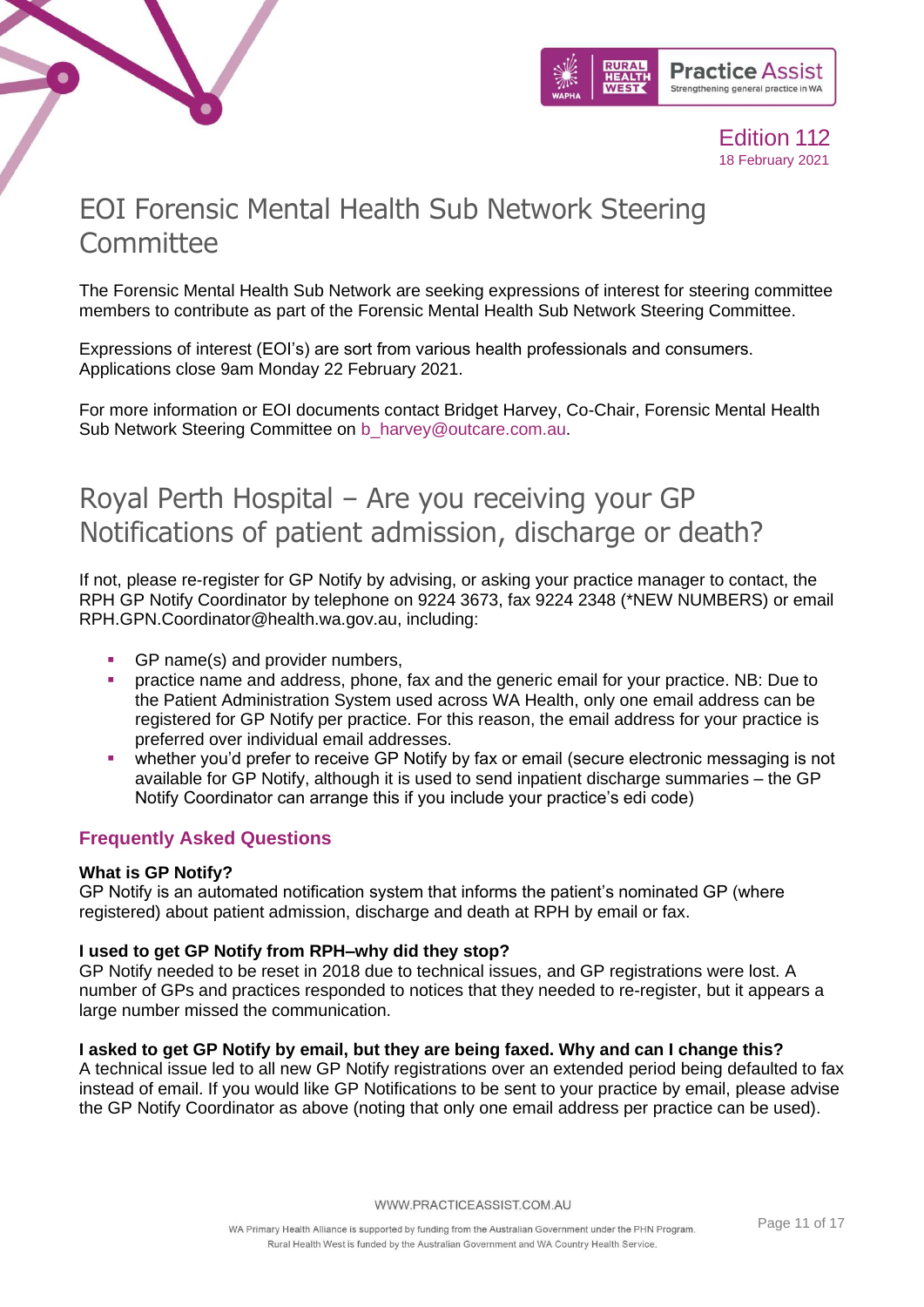



## <span id="page-11-0"></span>GP Urgent Care Updates

**The GP Urgent Care Network Pilot** has been an important component of the State Government's *Putting Patients First Policy* and will provide better integrated quality health care for patients close to where they live.

### **Monthly MEDrefer Reminder**

For GP Urgent Care participants, a reminder that practices are required to run a report on the GP Urgent Care patients seen, and then to ensure that this patient information is submitted through MEDrefer as a requirement for the Pilot.

### **GP Urgent Care Surgery Tips**

The Practice Assist [Resource Library](https://www.practiceassist.com.au/Resource-Library) has a My Health Record [GP Urgent Care Workflow](https://www.practiceassist.com.au/PracticeAssist/media/ResourceLibrary/My-Health-Record-GP-Urgent-Care-Practice-Workflow-Scenario-2-V5.pdf) flow chart available for practices to assist with looking up a new GP Urgent Care patient, and covers off how to do an Event Summary upload for the patient having presented to your practice.

The advantages of this provide for an indication of a clinical intervention, improvement in a condition, or that a treatment has been started or completed.

### **Training for GP Urgent Care Practices**

### **Benchmarque Group EOI Now Active for 2021**

Almost 40 training sessions have nearly been filled which will be available across Perth Metro, South West and Country Regions from March 2021, consisting of online learning, face to face workshop delivery and post program student survey and summary.

- **Wound Closure**
- Peripheral Intravenous (IV) Cannulation Program
- Cast application and immobilisation non accredited
- Wound management

### **CTEC, Medical School - University of Western Australia**

CTEC have been commissioned by WAPHA to facilitate a series of one day wound closure and wound management courses.

Planned training sessions:

Course three and Four  $-12$  places per course dates TBC

All training information is available on the WAPHA [GP Urgent Care](https://www.wapha.org.au/health-professionals/gp-urgent-care/) webpage.

### **Interested in becoming part of the General Practice Urgent Care Network Pilot?**

Any queries please email [urgentcare@wapha.org.au](mailto:urgentcare@wapha.org.au) or call Cheryl Bell on 0429 126 925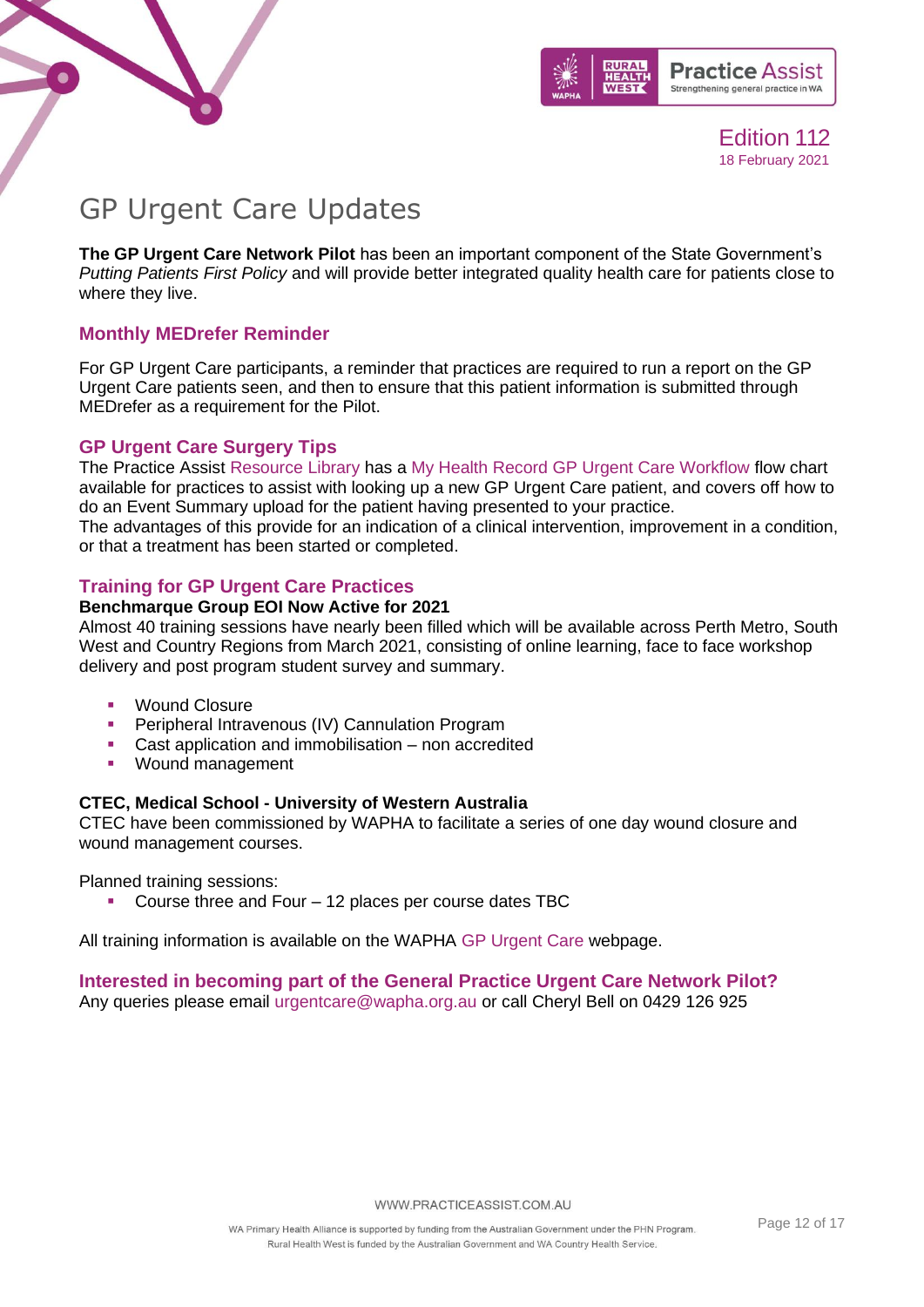



## <span id="page-12-0"></span>Wellbeing support at hand during stressful times for WA general practice teams

Professional and personal pressures can arise for general practice teams at the best of times, let alone during a global pandemic or local bushfire.

To support GPs and practice staff to look after themselves and take the necessary steps to support their wellbeing, WA Primary Health Alliance is offering three free confidential counselling sessions via its Wellness Program.

Provided through AccessEAP, and available to all WA-based general practice staff, the program offers confidential sessions with a counsellor who can offer information and assistance in navigating the COVID-19 response as well as other personal and professional issues.

Issues that can be addressed during counselling sessions include:

- Preparing for major life changes
- Changes at work
- Changes within family (marriage, new baby, divorce/separation)
- Goal setting for professional or personal life
- **•** Developing new strategies for handling stress at work or at home
- Or simply to have someone to speak to about any of life's inevitable challenges



To book a confidential phone or video counselling appointment, you can call AccessEAP anytime on **1800 818 728**.

You will need to identify as a WA Primary Health Alliance member when booking.

GPs and practice staff can also contact Practice Assist by calling 1800 2 ASSIST or emailing [practice.assist@wapha.org.au](mailto:practice.assist@wapha.org.au) with any questions about the program.

For more information please visit the Practice Assist [COVID-19 Well-being and Support](https://www.practiceassist.com.au/Coronavirus-COVID19/Well-being-and-Support) webpage.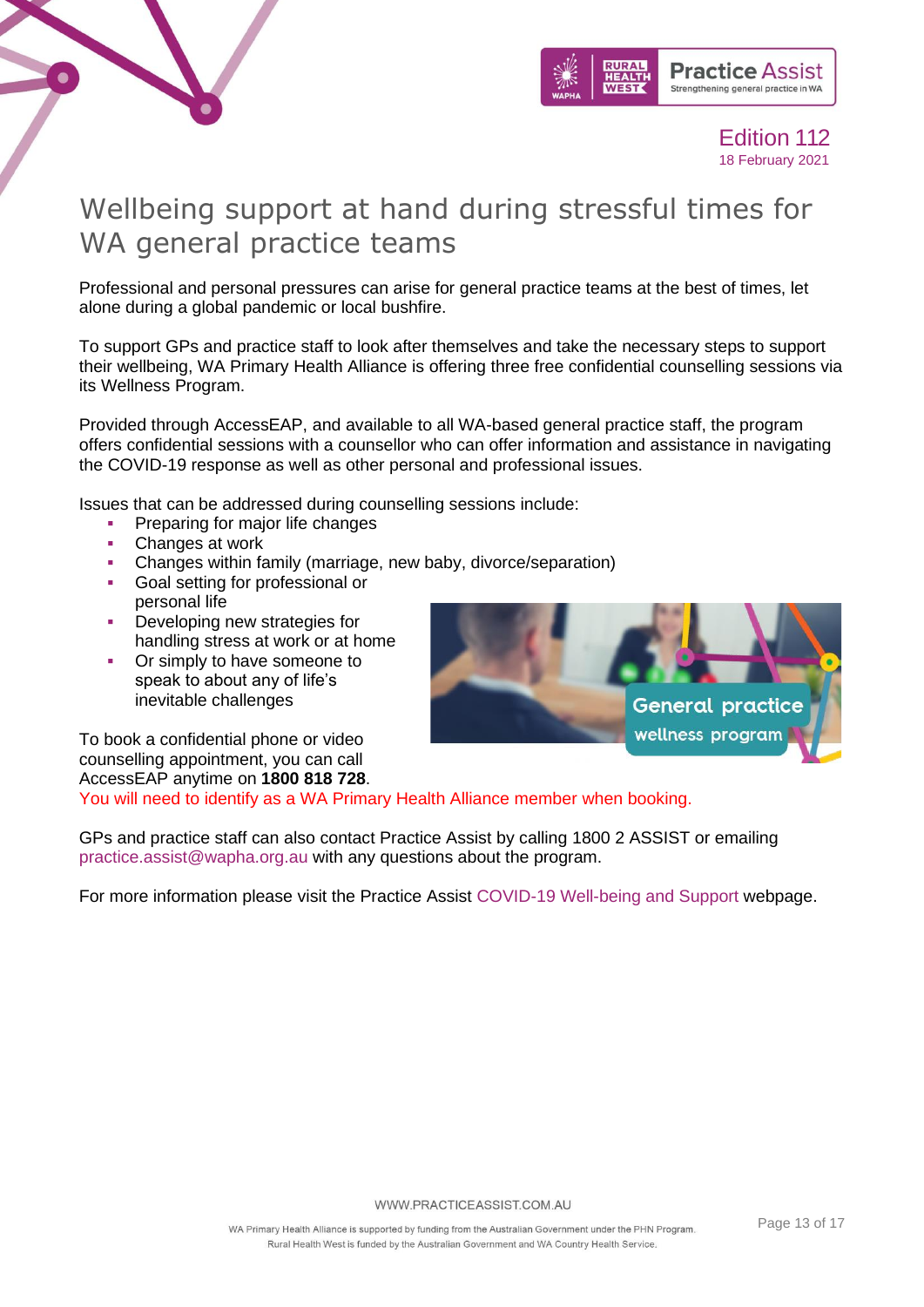



## Health Promotion Events

### **Rare Diseases Day February 28**

The main objective of Rare Disease Day is to raise awareness amongst the general public and decisionmakers about rare diseases and their impact on patients' lives.

Building awareness of rare diseases is important because 1 in 20 people will live with a rare disease at some point in their life. Despite this, there is no cure for the majority of rare diseases, and many go undiagnosed.

Rare Disease Day events are down to hundreds of patient organisations all over the world who work on a local and national level to raise awareness for the rare disease community in their countries

[Click here](https://www.rarediseaseday.org/article/get-involved) to see how to be involved in Rare Disease Day.

[Click here](https://www.rarediseaseday.org/downloads) for downloadable resources.



RARE IS MANY RARE ISSTRONG RARE ISPROUD Rare Disease Day is organised by EURORDIS-Rare Diseases Europe and 62<br>National alliances of patient organisations for rare diseases.

| Coming up soon                                   |             |
|--------------------------------------------------|-------------|
| Teal Ribbon Day                                  | February 24 |
| National Epilepsy Awareness Month                | March 1-31  |
| <b>Hearing Awareness Week</b>                    | March 1-7   |
| March into Yellow for Endometriosis              | March 5     |
| World's Greatest Shave for Blood Cancer Research | March 10-14 |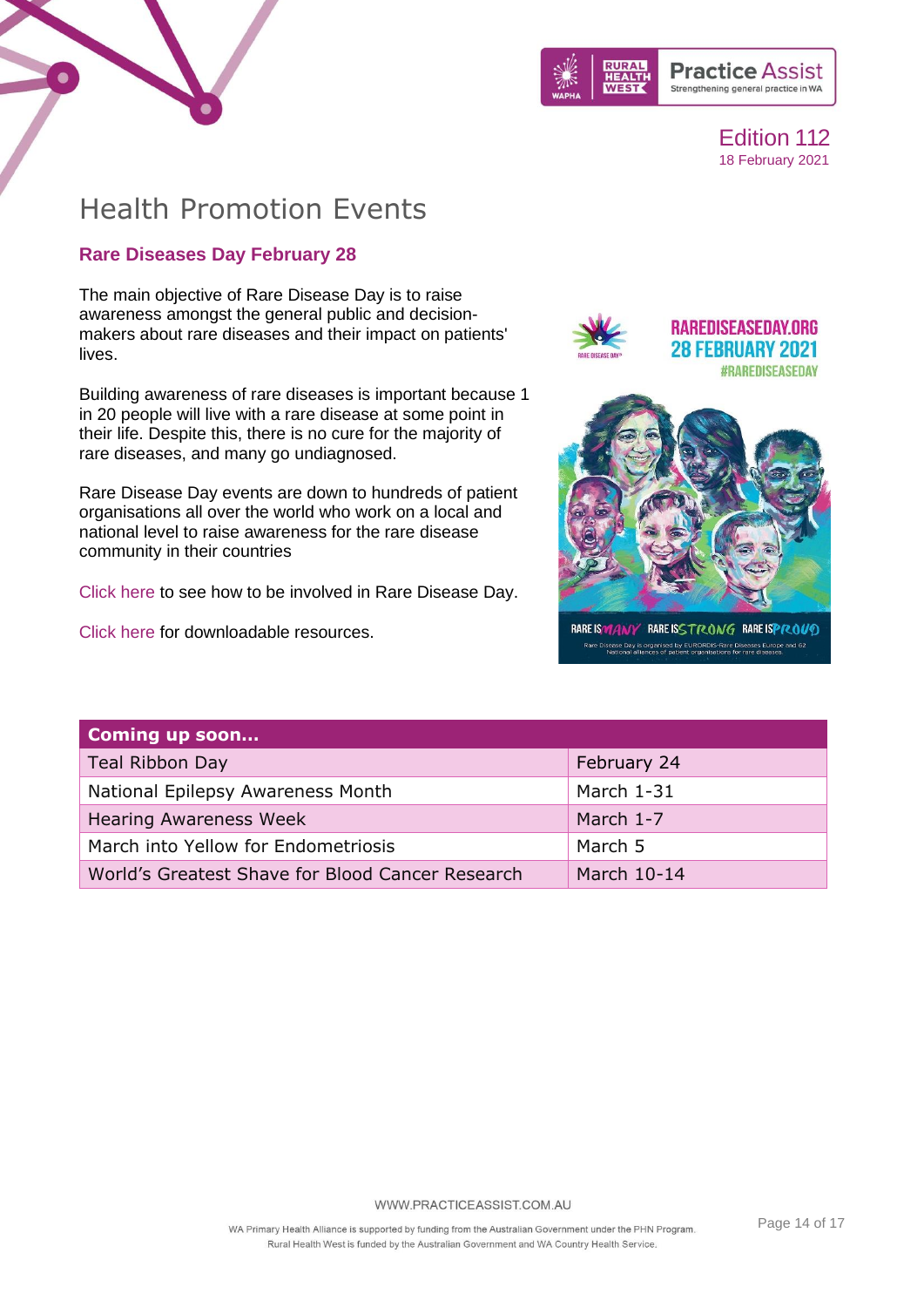



## <span id="page-14-0"></span>Australian Digital Health Agency: Upcoming data quality webinars and more

### **Consistent data quality: ensuring clinical safety standards for your organisation virtual classroom session**

| Data Quality                                | <b>Session</b>                           | <b>Registration</b>  |
|---------------------------------------------|------------------------------------------|----------------------|
| Panel discussion - 2 Part<br>webinar series | Part 1 February 17<br>Part 2 February 24 | Register here        |
| Virtual classroom sessions                  | 10 sessions from March 9-31              | <b>Register here</b> |

### **My Health Record – a practical demonstration**

| <b>Clinical Information</b><br><b>Systems (ODT)</b>                                | <b>Session</b>                           | <b>Registration</b>  |
|------------------------------------------------------------------------------------|------------------------------------------|----------------------|
| <b>Best Practice</b>                                                               | 14 sessions from February 15 to March 31 | <b>Register here</b> |
| <b>Medical Director</b>                                                            | 12 sessions from February 15 to March 30 | <b>Register here</b> |
| Genie                                                                              | 7 sessions from February 16 to March 30  | <b>Register here</b> |
| Zedmed                                                                             | 7 sessions from February 17 to March 31  | <b>Register here</b> |
| Communicare                                                                        | 6 sessions from February 18 to March 23  | <b>Register here</b> |
| <b>Provider Portal (NPP)</b>                                                       |                                          |                      |
| National Provider Portal (view<br>only)                                            | 7 sessions from February 17 to March 31  | <b>Register here</b> |
| <b>Practice Managers</b>                                                           |                                          |                      |
| Compliance requirements for<br>accessing My Health Record<br>for Practice Managers | 14 sessions from February 16 to April 1  | <b>Register here</b> |
| <b>Standards</b>                                                                   |                                          |                      |
| Healthcare record standards<br>- ensuring your hospital is<br>accreditation ready  | 15 sessions from March 2 to April 1      | <b>Register here</b> |
| <b>Pharmacy</b>                                                                    |                                          |                      |
| Compliance requirements for<br>accessing My Health Record<br>for Pharmacy staff    | 7 sessions from February 17 to March 31  | <b>Register here</b> |
| <b>Hospital drop-in sessions</b>                                                   |                                          |                      |
| Morning sessions                                                                   | February 16 to 26                        | <b>Register here</b> |
| Afternoon sessions                                                                 | February16 to 26                         | <b>Register here</b> |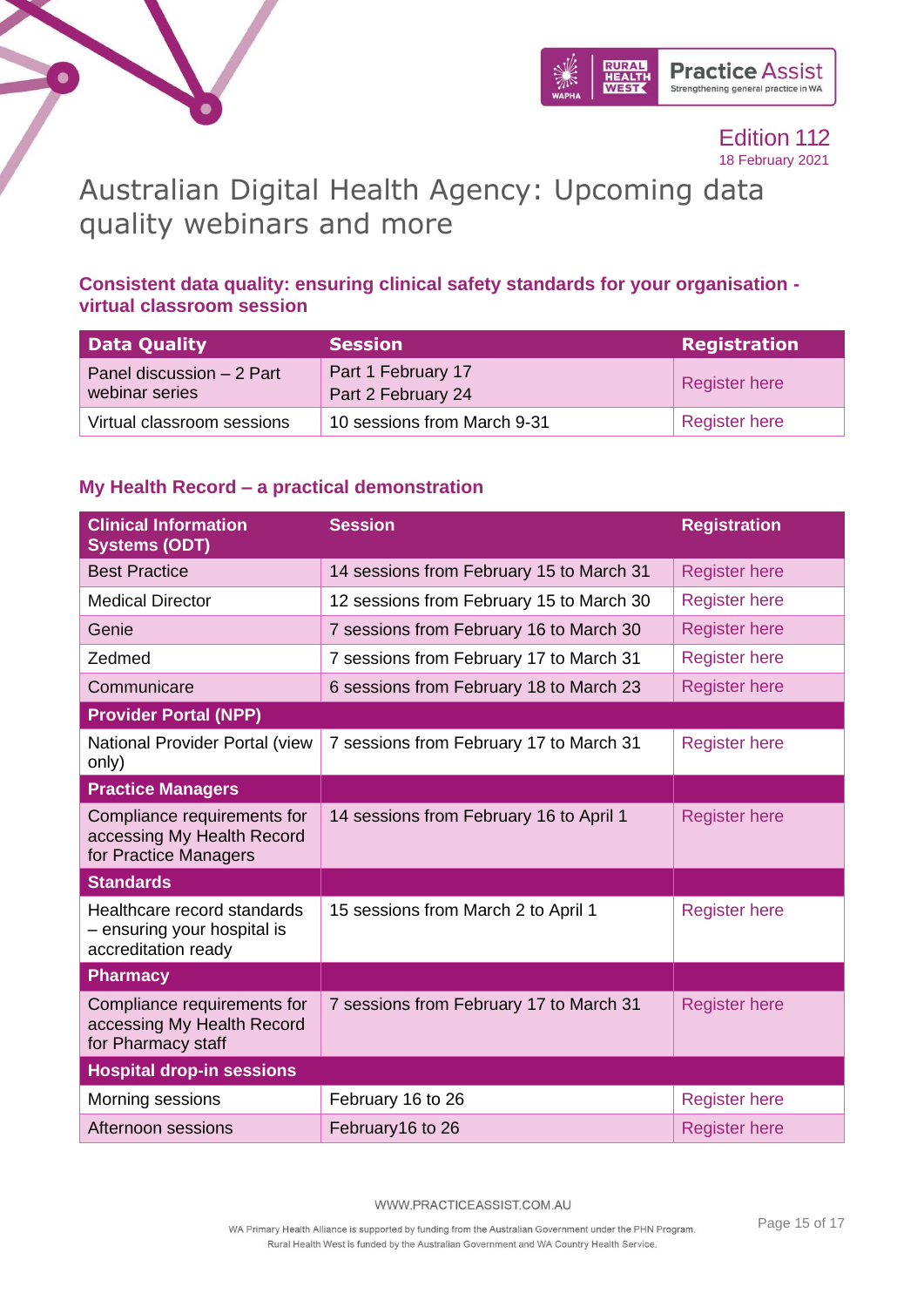



## <span id="page-15-0"></span>Education and training

Visit our Webinars & Workshops page at [www.practiceassist.com.au](http://www.practiceassist.com.au/) for the events calendar.

#### **Webinars**

[COVID-19 vaccine rollout for the clinical team](https://www.aapm.org.au/Education-and-Networking/Book-Event/SelectedEventId/1043)  [and practicalities for your practice](https://www.aapm.org.au/Education-and-Networking/Book-Event/SelectedEventId/1043) [Presented by AAPM](https://www.aapm.org.au/Education-and-Networking/Book-Event/SelectedEventId/1043) [Tuesday 23 February](https://www.aapm.org.au/Education-and-Networking/Book-Event/SelectedEventId/1043)

[Growing your business without undue risk](https://www.racgp.org.au/racgp-digital-events-calendar/online-event-items/webinars/growing-your-business-without-undue-risk)  [Presented by RACGP](https://www.racgp.org.au/racgp-digital-events-calendar/online-event-items/webinars/growing-your-business-without-undue-risk)  [Tuesday 23 February](https://www.racgp.org.au/racgp-digital-events-calendar/online-event-items/webinars/growing-your-business-without-undue-risk) 

#### [Breast Lumps](https://www.racgp.org.au/racgp-digital-events-calendar/online-event-items/webinars/breast-lumps)

[Presented by RACGP WA](https://www.racgp.org.au/racgp-digital-events-calendar/online-event-items/webinars/breast-lumps) [Thursday 25 February](https://www.racgp.org.au/racgp-digital-events-calendar/online-event-items/webinars/breast-lumps) 

### [Improving Remote and Telehealth Services](https://event.publicsectornetwork.co/2021-au-community-health-and-human-services/registration/Site/Register?utm_campaign=Health%20and%20Human%20Services%20Community%20Newsletter%202021&utm_medium=email&_hsmi=111503290&_hsenc=p2ANqtz--DDm1Z8VZMQLdVuCxtUPy5_SUA_42BMmvipRWQAks84BSXpU6Aas-fGopa0K3IFxCRhMs49haY3XHY4i4kfhHvkiTVWfbcmh5K4iN5iLzMzDd-9PM&utm_content=111503290&utm_source=hs_email)

[Presented by Health & Human Services](https://event.publicsectornetwork.co/2021-au-community-health-and-human-services/registration/Site/Register?utm_campaign=Health%20and%20Human%20Services%20Community%20Newsletter%202021&utm_medium=email&_hsmi=111503290&_hsenc=p2ANqtz--DDm1Z8VZMQLdVuCxtUPy5_SUA_42BMmvipRWQAks84BSXpU6Aas-fGopa0K3IFxCRhMs49haY3XHY4i4kfhHvkiTVWfbcmh5K4iN5iLzMzDd-9PM&utm_content=111503290&utm_source=hs_email)  **[Communities](https://event.publicsectornetwork.co/2021-au-community-health-and-human-services/registration/Site/Register?utm_campaign=Health%20and%20Human%20Services%20Community%20Newsletter%202021&utm_medium=email&_hsmi=111503290&_hsenc=p2ANqtz--DDm1Z8VZMQLdVuCxtUPy5_SUA_42BMmvipRWQAks84BSXpU6Aas-fGopa0K3IFxCRhMs49haY3XHY4i4kfhHvkiTVWfbcmh5K4iN5iLzMzDd-9PM&utm_content=111503290&utm_source=hs_email)** [Tuesday 9 March](https://event.publicsectornetwork.co/2021-au-community-health-and-human-services/registration/Site/Register?utm_campaign=Health%20and%20Human%20Services%20Community%20Newsletter%202021&utm_medium=email&_hsmi=111503290&_hsenc=p2ANqtz--DDm1Z8VZMQLdVuCxtUPy5_SUA_42BMmvipRWQAks84BSXpU6Aas-fGopa0K3IFxCRhMs49haY3XHY4i4kfhHvkiTVWfbcmh5K4iN5iLzMzDd-9PM&utm_content=111503290&utm_source=hs_email)

### [Learn how to assess and manage concussion](https://us02web.zoom.us/webinar/register/WN_aDa3V9ylRUGoWF3IErc-CQ)

[Presented by Australasian College of Sport &](https://us02web.zoom.us/webinar/register/WN_aDa3V9ylRUGoWF3IErc-CQ)  [Exercise Physicians](https://us02web.zoom.us/webinar/register/WN_aDa3V9ylRUGoWF3IErc-CQ) [Multiple dates March to June 2021](https://us02web.zoom.us/webinar/register/WN_aDa3V9ylRUGoWF3IErc-CQ)

#### **Workshops**

[PEPA Palliative Approach to Care for Aboriginal](https://www.cancerwa.asn.au/articles/calendar-health-professional-training-seminars-and/pepa-palliative-approach-to-care-for-aboriginal-he/)  [Health Care Professionals -](https://www.cancerwa.asn.au/articles/calendar-health-professional-training-seminars-and/pepa-palliative-approach-to-care-for-aboriginal-he/) Bunbury [Presented by PEPA](https://www.cancerwa.asn.au/articles/calendar-health-professional-training-seminars-and/pepa-palliative-approach-to-care-for-aboriginal-he/) [Tuesday 23 February](https://www.cancerwa.asn.au/articles/calendar-health-professional-training-seminars-and/pepa-palliative-approach-to-care-for-aboriginal-he/)

[Virtual JAM \(Joint & Musculoskeletal Pain\)](https://www.bjchealth.com.au/jam)  **[Session](https://www.bjchealth.com.au/jam)** [Presented by BJC Health](https://www.bjchealth.com.au/jam) [Saturday 27 February](https://www.bjchealth.com.au/jam) [Basic Life Support](https://www.racgp.org.au/education/courses/racgpevents/wa/) [Presented by RACGP WA](https://www.racgp.org.au/education/courses/racgpevents/wa/)  [Multiple dates](https://www.racgp.org.au/education/courses/racgpevents/wa/)

#### [Managing pain: a team approach](https://www.practiceassist.com.au/PracticeAssist/media/Practice-Connect/Pain-Event-6-March-2021-(2).pdf)

[Presented by TADPole](https://www.practiceassist.com.au/PracticeAssist/media/Practice-Connect/Pain-Event-6-March-2021-(2).pdf) [Saturday 6 March](https://www.practiceassist.com.au/PracticeAssist/media/Practice-Connect/Pain-Event-6-March-2021-(2).pdf)

#### [Cervical Screening for nurses](https://shq.org.au/course/certificate-nursing-cervical-screening-only/)

Presented by Sexual Head Quarters (SHQ) Multiple dates

### [FPAA Certificate in Reproductive and Sexual](https://shq.org.au/course/doctors-certificate/)  [Health for Doctors](https://shq.org.au/course/doctors-certificate/)

Presented by Sexual Head Quarters (SHQ) Monday 15 and Friday 19 March

#### [STI and BBV Nursing: Management and Care](https://ashm.org.au/eventinforeg2/?id=95cf1a1f-d040-eb11-a813-000d3ae15585) [Presented by](https://ashm.org.au/eventinforeg2/?id=95cf1a1f-d040-eb11-a813-000d3ae15585) ASHM

[Tuesday 16 March and Wednesday 17 March](https://ashm.org.au/eventinforeg2/?id=95cf1a1f-d040-eb11-a813-000d3ae15585) [Tuesday 23 March and Wednesday 24 March](https://ashm.org.au/eventinforeg2/?id=95cf1a1f-d040-eb11-a813-000d3ae15585)

### [Rural Emergency Advanced Clinical Training](https://www.ruralhealthwest.com.au/general-practice/professional-development/conferences-events/2021/03/25/default-calendar/rural-emergency-advanced-clinical-training-(react-)---perth)  [\(REACT+\)](https://www.ruralhealthwest.com.au/general-practice/professional-development/conferences-events/2021/03/25/default-calendar/rural-emergency-advanced-clinical-training-(react-)---perth) [Presented by Rural Health West](https://www.ruralhealthwest.com.au/general-practice/professional-development/conferences-events/2021/03/25/default-calendar/rural-emergency-advanced-clinical-training-(react-)---perth)

[Thursday 25 to Friday 26 March](https://www.ruralhealthwest.com.au/general-practice/professional-development/conferences-events/2021/03/25/default-calendar/rural-emergency-advanced-clinical-training-(react-)---perth)

### [Clinical Update Session –](https://shq.org.au/course/clinical-update-contraception/) Contraception

Presented by Sexual Health Quarters (SHQ) Tuesday 23 March

### [Unplanned pregnancy counselling Training](https://shq.org.au/course/clinical-update-session-unplanned-pregnancy/) Presented by Sexual Health Quarters (SHQ)

Tuesday and Wednesday 23-24 March

#### [Toxicological Emergencies Workshop](https://www.ruralhealthwest.com.au/general-practice/professional-development/conferences-events/2021/03/26/default-calendar/toxicological-emergencies-(tox)---perth) [Presented by Rural Health West](https://www.ruralhealthwest.com.au/general-practice/professional-development/conferences-events/2021/03/26/default-calendar/toxicological-emergencies-(tox)---perth) [Friday 26 March](https://www.ruralhealthwest.com.au/general-practice/professional-development/conferences-events/2021/03/26/default-calendar/toxicological-emergencies-(tox)---perth)

#### [Skin cancer for clinicians](https://www.racgp.org.au/FSDEDEV/media/Faculty-Events/WA2021_35.pdf)

Presented by RACGP WA Friday 26 March

#### [Practice Management Workshop](https://ruralhealthwest.eventsair.com/2021-wa-rhc/practice-management-workshop)

[Presented by Rural Health West](https://ruralhealthwest.eventsair.com/2021-wa-rhc/practice-management-workshop) [Sunday 28 March](https://ruralhealthwest.eventsair.com/2021-wa-rhc/practice-management-workshop)

#### [WA Rural Health Conference 2021](https://ruralhealthwest.eventsair.com/2021-wa-rhc/) [Presented by Rural Health West](https://ruralhealthwest.eventsair.com/2021-wa-rhc/) [Saturday 27 and Sunday 28 March](https://ruralhealthwest.eventsair.com/2021-wa-rhc/)

### [Certificate in Sexual and Reproductive Health](https://shq.org.au/course/certificate-nursing/)  [\(Nursing\)](https://shq.org.au/course/certificate-nursing/)

Presented by Sexual Head Quarters (SHQ) Monday 10 to Thursday 13 May

#### [Contraceptive Implant training for Nurses](https://shq.org.au/education/courses/) Presented by Sexual Head Quarters (SHQ) Thursday 13 May

### (cont page 17)

WWW.PRACTICEASSIST.COM.AU

WA Primary Health Alliance is supported by funding from the Australian Government under the PHN Program. Rural Health West is funded by the Australian Government and WA Country Health Service.